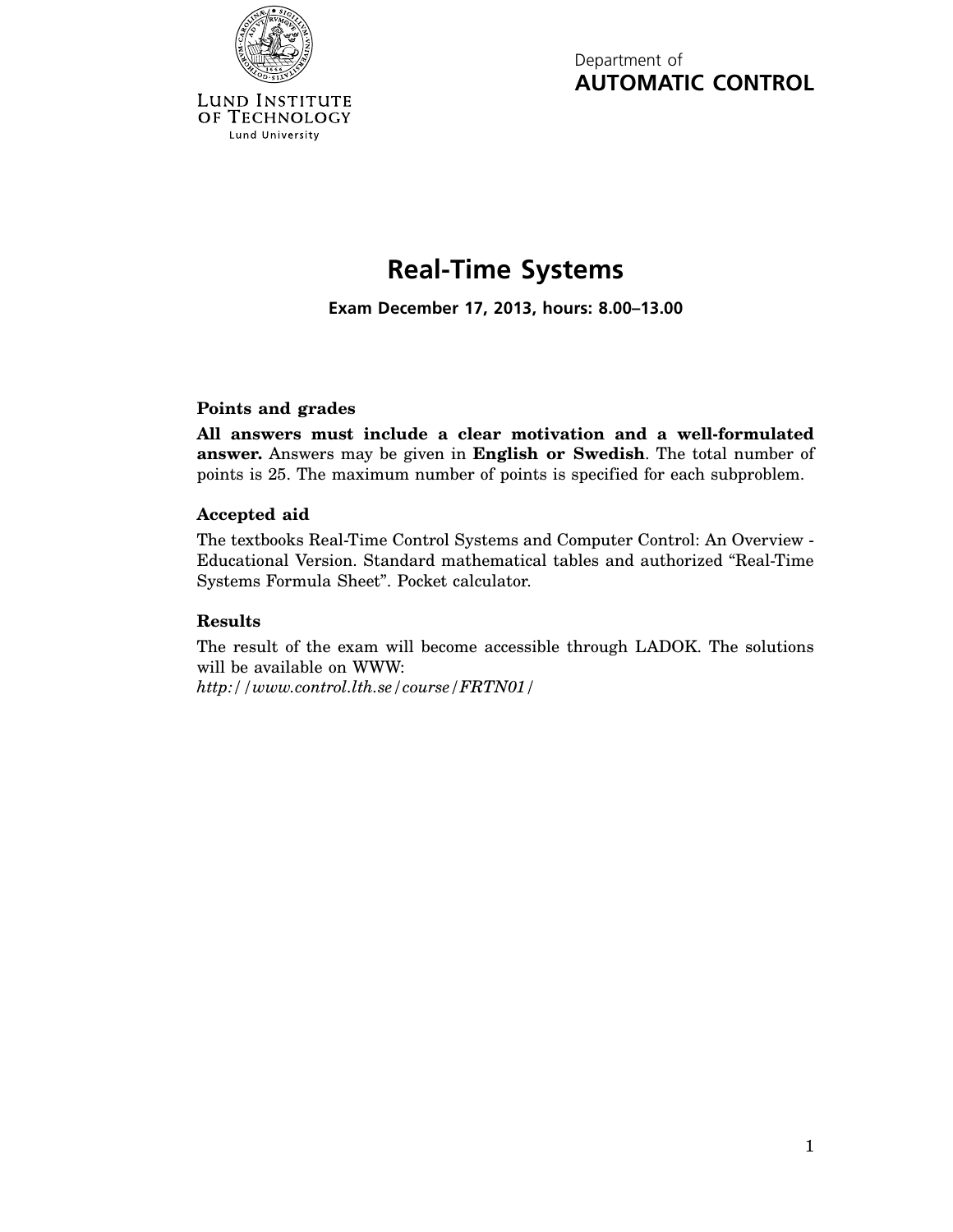**1.** In the course two different semantics for counting semaphores have been presented, the ordinary semaphore implementation (pg. 42-43 in RTCS) and the alternative semaphore implementation (pg. 45 in RTCS).

Match each implementation with one of the following descriptions. Also describe what it is in the definition of wait and signal that achieves this functionality. (2 p)

A: When a task leaves a critical section, i.e., release the semaphore, it checks if there are any tasks waiting for the semaphore and in that case wakes up the highest priority task among those, so that it may compete for the semaphore with other tasks.

B: When a task leaves a critical section, i.e., release the semaphore, it checks if there are any tasks waiting for the semaphore and in that case wakes up the highest priority task among those and hands over the semaphore to it.

**2.** Consider the following discrete time system

$$
x(k+1) = \begin{bmatrix} 0.75 & 0.1 \\ 0 & 0.5 \end{bmatrix} x(k) + \begin{bmatrix} 1 \\ 2 \end{bmatrix} u(k)
$$

$$
y(k) = \begin{bmatrix} 1 & 2 \end{bmatrix} x(k).
$$

The input to this system is constant,  $u(k) = 5$ .

- **a.** Simulate the system with the initial state  $x(0) = \begin{bmatrix} 0 & 0 \end{bmatrix}^T$ , and calculate  $y(3)$  (the output at time  $k = 3$ ). (1.5 p)
- **b.** Will the system converge, and in that case, to what output value? (1 p)
- **3.** A process has the discrete state-space representation

$$
x(k+1) = \begin{bmatrix} 2 & 1 \\ 0 & 1 \end{bmatrix} x(k) + \begin{bmatrix} 0 \\ 0.5 \end{bmatrix} u(k)
$$

$$
y(k) = \begin{bmatrix} 1 & 0 \end{bmatrix} x(k)
$$

- **a.** Design a dead-beat predictor-form observer for the process.  $(1 \text{ p})$
- **b.** The observer will be used together with a state feedback on the form  $u(k)$  =  $-Lx(k) + l_r r(k)$ . Design a dead-beat state feedback. Determine the closed loop pulse transfer function from reference signal *r* to output *y* and decide  $l_r$  to make sure that  $y(k) = r(k)$  in stationarity. (2 p)
- **c.** Implement the observer and the state feedback based on the following pseudo-code skeleton. In order to get full points the code should be written so that the input-output latency is minimized. Insert code at the places indicated by ..... Make sure that all variables are properly declared.

(2.5 p)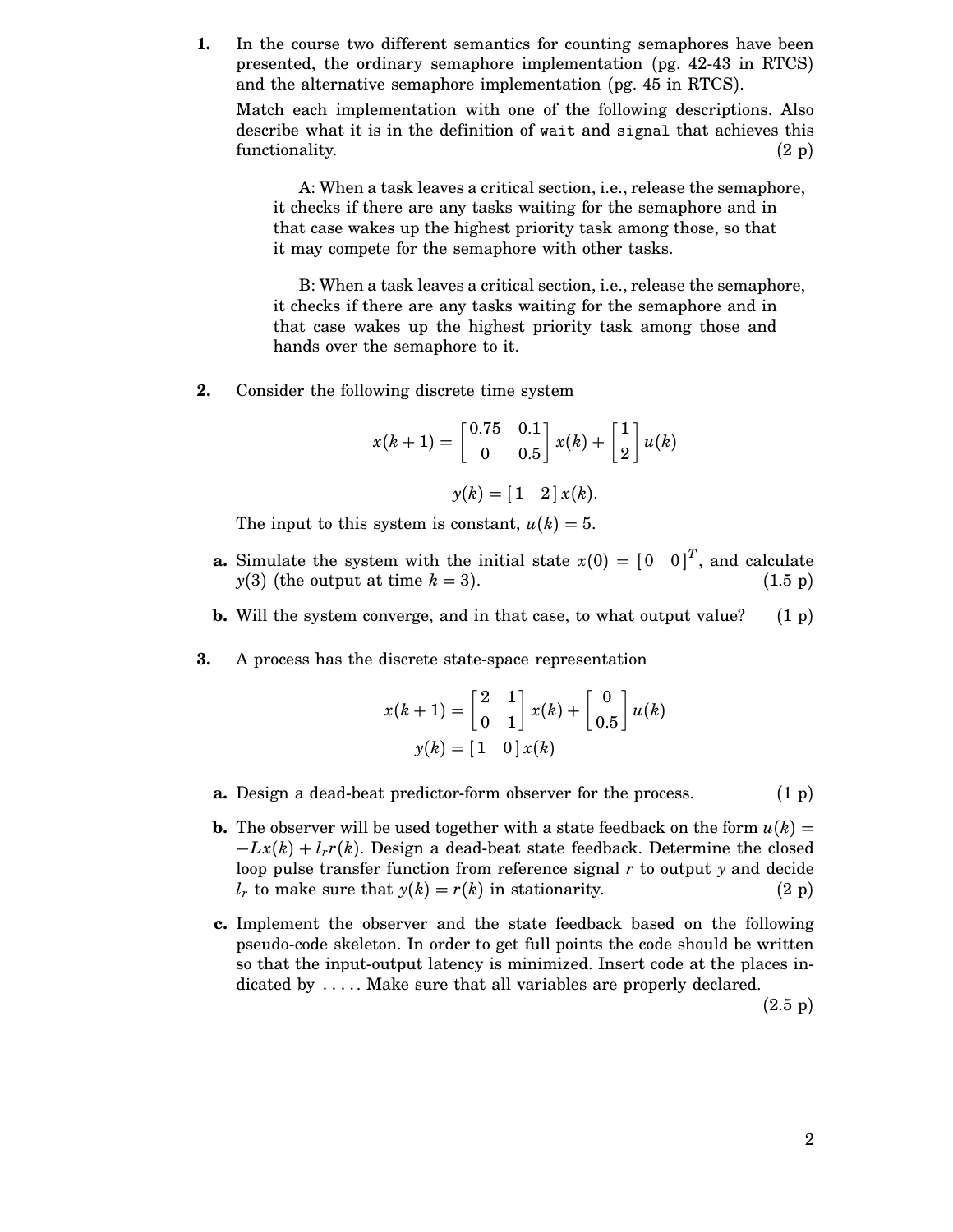```
private double x1Hat = 0, x2Hat = 0, u = 0, y = 0, r = 0;
...
while (1) {
  y = getY();
  r = getReference();
  ....
  outputU(u);
  ....
  sleep()
}
```
**4.** Two controllers are to be implemented in the same hardware. They both use a common data logging function which is running in a separate task. The tasks are executing under fixed priority scheduling. The table below shows periods  $(T_i)$ , deadlines  $(D_i)$ , worst-case execution times  $(C_i)$  and the priorities for the tasks (low value means high priority).

| Task         |               |              |   | $C_i$ Priority |
|--------------|---------------|--------------|---|----------------|
| Controller 1 |               |              |   |                |
| Controller 2 | 12            | 19           |   |                |
| Logger       | $I'_{logger}$ | $T_{logger}$ | 5 |                |

How often the logger task should run has, however, not yet been decided.

- **a.** What choices of logger task period  $(T_{logger})$  guarantee that the controller tasks meet their deadlines according to the approximate rate monotonic analysis?  $(1\,\mathrm{p})$
- **b.** What choices of logger task period guarantee that all tasks (including the logger) meet their deadlines according to the approximate rate monotonic analysis? Since there are two formulae for the approximate schedulability test, you should use the formula that gives the least restrictive result.

(1 p)

- **c.** What choices of logger task period guarantee that all tasks (including the logger) meet their deadlines if response time analysis is used?  $(2 p)$
- **5.** To create the wobble bass sound that is typical for dubstep music one of the most important digital effects is the lowpass filter where the cut-off frequency is decided by a low frequency oscillator (LFO). A continuous time low pass filter with cut-off frequency  $f_c$  (in Hz) has the transfer function

$$
G(s) = \frac{2\pi f_c}{s + 2\pi f_c}.
$$

Since we will be filtering sound, the cut-off frequency  $f_c$  will be in the range [20, 20000]. The sampling frequency of the filter is 96 kHz.

**a.** Approximate the low pass filter using forward difference and find the pole(s) of the discrete filter at  $f_c = 20$  and  $f_c = 20000$ . Is there any problem with the poles of the system and how they approximate the original filter? (1 p)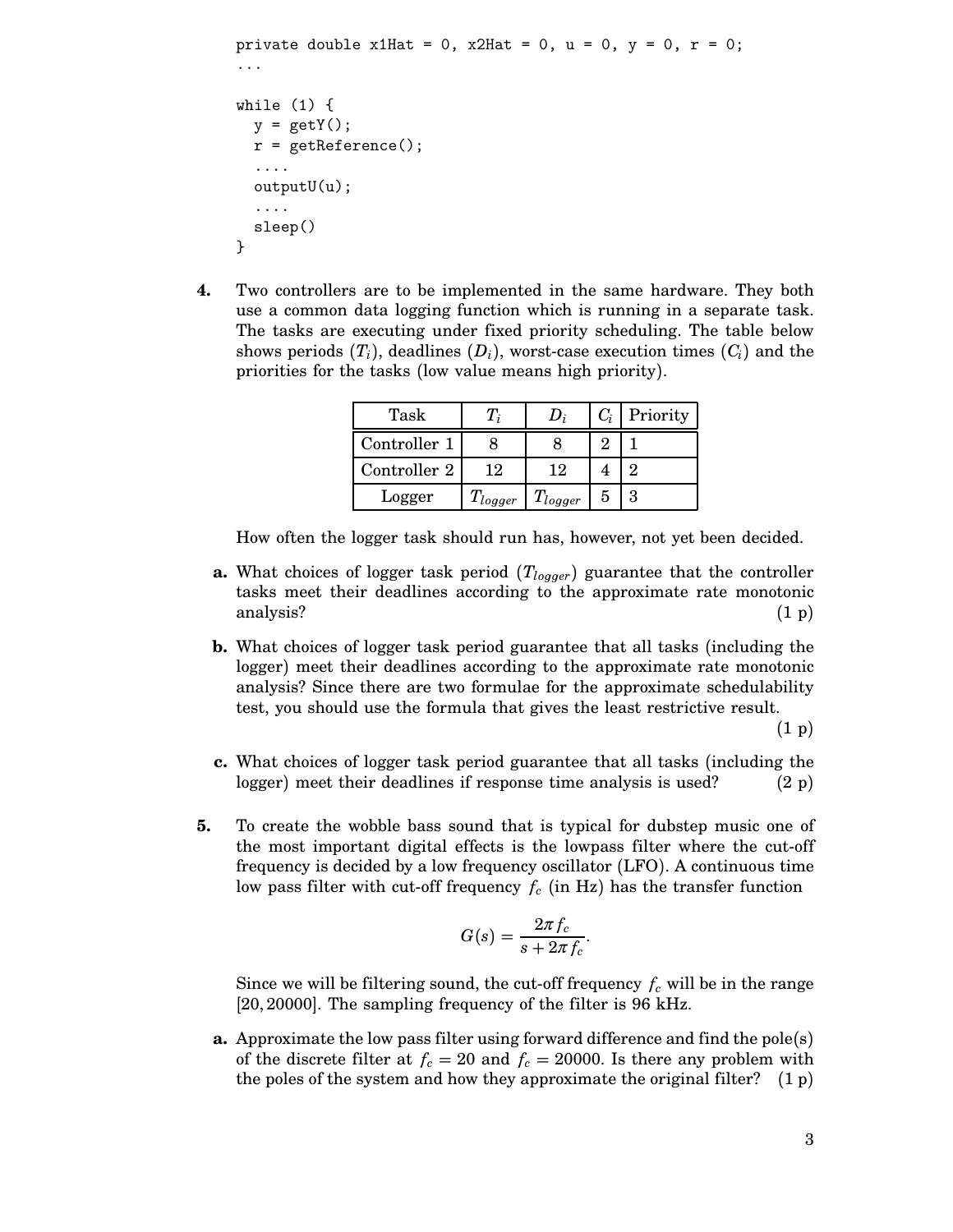

**Figure 1** Feedforward Design

- **b.** Approximate the filter again but using Tustin's approximation instead. Find the pole(s) of the discrete filter at  $f_c = 20$  and  $f_c = 20000$ . Is there any problem with the poles of the system and how they approximate the original filter?  $(1\text{ p})$
- **c.** Write a Java implementation of the Tustin approximation based on the following code skeleton.

```
public static final double h = 1.0 / 96000;
// Insert variables for old values here...
public double tustinLP(double u, double fc) {
   double y;
   // Insert code here...
   return y;
}
```
The method tustinLP will be called once for every sample. u is the input to the filter, fc is the cutoff frequency in Hz. The method should return the filtered samples. (1 p)

**6.** The block diagram for feedforward control design using the transfer function approach is shown in Fig. 1.

In the figure

- $H_m$  is a model that describes the desired servo performance, and
- $H_f$  is a feedforward generator that makes *y* follow  $y_m$ .
- **a.** Assume that *P*, *C*, and  $H_m$  are given. How should  $H_{ff}$  be chosen to achieve perfect model following? (1 p)
- **b.** In order for  $H_{ff}$  to be implementatable, it must be both causal and stable. What are the requirements in order for this to be the case? The requirements should be stated in terms of conditions on  $H_m$ , *P*, and *C*. (2 p)
- **c.** When this is applied to PID control of the double tank process the following holds.

The continuous-time process is given by

$$
G(s) = \frac{3}{(1+60s)^2}.
$$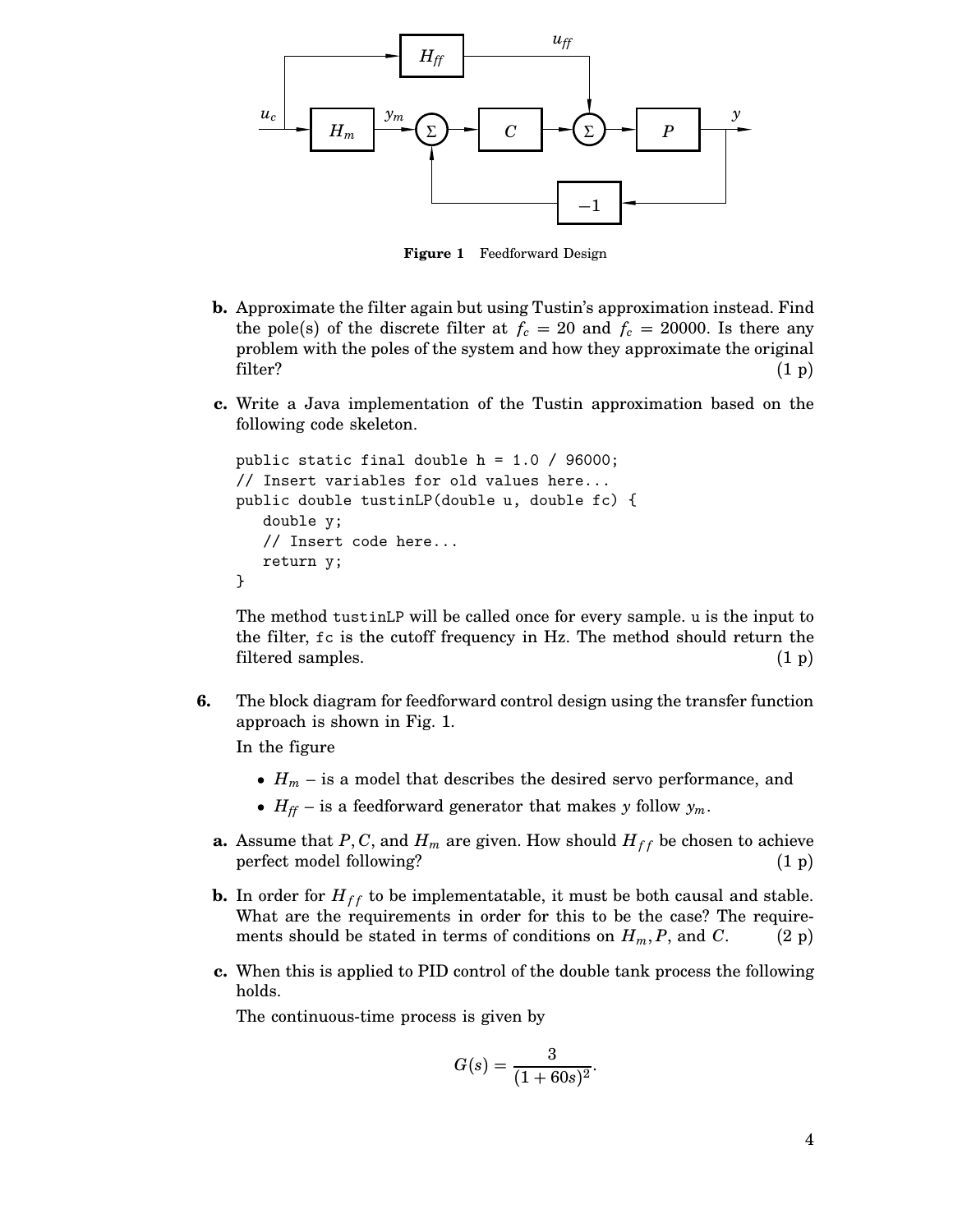The ZOH-sampled process is given by

$$
P(z) = \frac{0.003627(z + 0.9672)}{(z - 0.9512)^2}.
$$

The continuous-time reference model is given by

$$
G_m(s) = \frac{1}{(1+10s)^2}.
$$

The ZOH-sampled reference model is given by

$$
H_m(z) = \frac{0.036936(z + 0.8187)}{(z - 0.7408)^2}.
$$

The controller used was an ordinary PID controller.

When the closed loop system was simulated with a step in the reference signal and with a load disturbance entering at  $t = 100$ , the response looked as follows



What is the reason for the ringing in the control signal? Show the problem by calculating the transfer function from  $u_c$  to  $u$  (where  $u$  is the input to the process  $P$ ). How should the problem be avoided? (2 p)

**7.** In the java.util.concurrent package a number of synchronization mechanisms are available. One of them is the barrier. Assume that we have a number of threads executing part of an overall application followed by a point at which they must coordinate their results. The barrier is simply a waiting point where all the threads can sync up either to merge results or to safely move on to the next part of the application. The Java class implementing barriers is called CyclicBarrier. The reason it is called cyclic is that it can be re-used after the waiting threads are released.

A slightly simplified version of the interface to the CyclicBarrier class is:

```
public class CyclicBarrier {
  public CyclicBarrier(int parties);
  public int await();
}
```
The core of the class is the await() method. This is called by each thread that needs to wait until the required number of threads are waiting on the